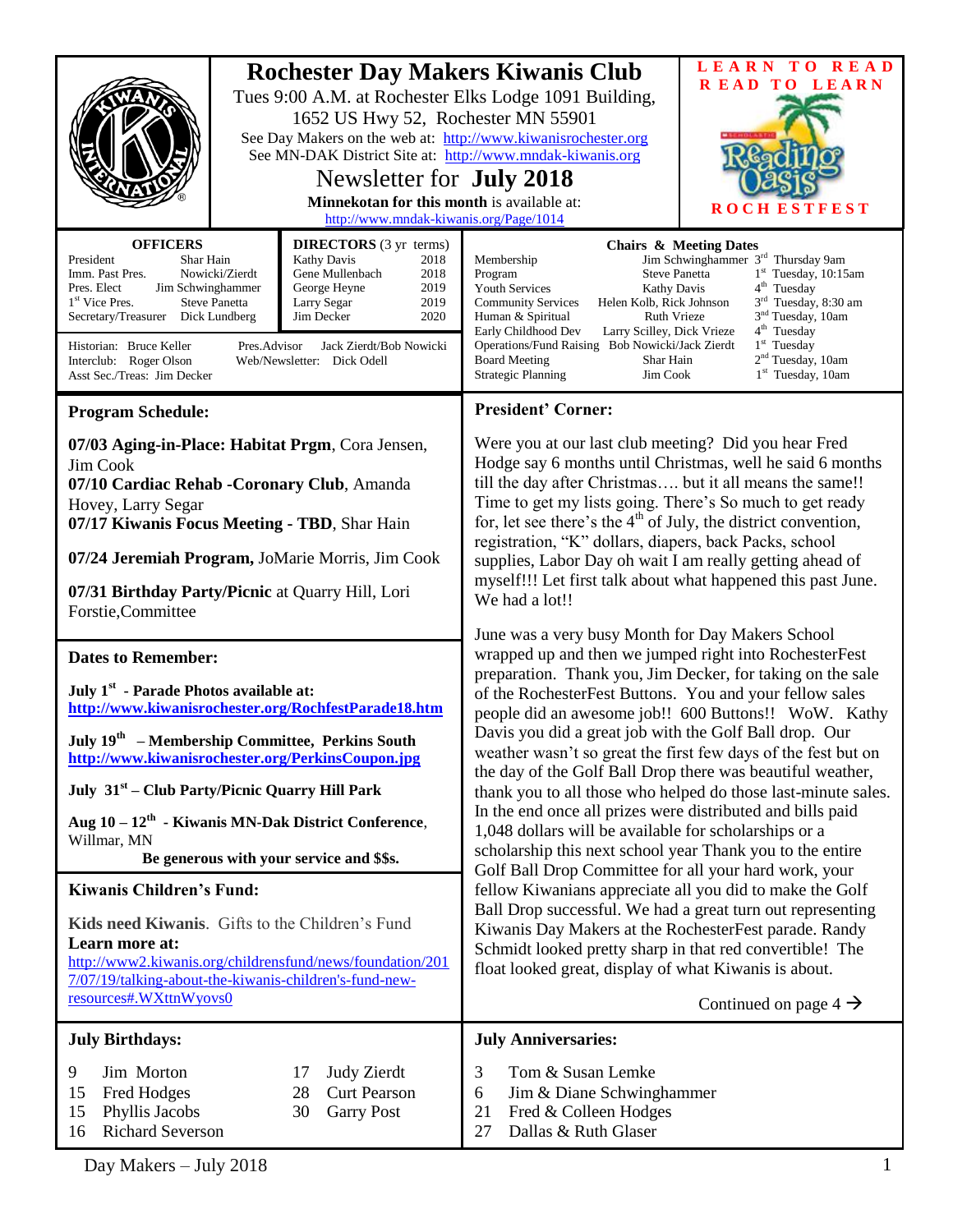# **Secretary/Treasurer's Report – 06/12/2018**

| <b>Bank Balance 5/31/2018:</b> | \$16,638.73 |
|--------------------------------|-------------|
| <b>Bike Repair Fund:</b>       | 46.10<br>S. |
| <b>Charitable Account</b>      | \$4,966.49  |
| Administrative Fund:           | \$5,708.38  |
| Service Fund:                  | \$5,917.76  |

**May Service Hour Statistics:** 502 hours by 38 members, 62% Participation.

## **June Board Meeting Summary**

The Audio/Visual issues, for our meetings, have been resolved.

The club's Rochester Fest Parade entry, with the theme "Kids and Reading" was approved at the April board meeting. The board discussed the final preparations.

David Bhaskaran and Jim Schwinghammer presented some possibilities and ideas on how the club's presence on our Web Site and on Social Media could be improved and enhanced. It was decided to keep the current web site, as is, for now.

President Shar is seeking out members to fill officers and other open positions on the board plus Committee Chairs for the 2018/2019 Kiwanis year. The task is close to completion.

Herbergers is going out of business, and our long time, twice a year, fundraiser goes with them. Our 2017/2018 Service Account budget has income of \$1,850 allocated to this fundraiser. The Operations Committee will need to replace this Service Account income for the 2018/2019 Kiwanis year. This item is being pursued

The board discussed the progress of the purchase of 20 tee shirts for members of the Riverside School K-Kids.

Gage School has requested, and the board approved, at the June meeting, that our club sponsor a K-Kids Club at their school. A change in personal at the school may delay the charter night.

Next year will be our club's  $25<sup>th</sup>$  anniversary, (July 26, 2019). The board discussed whether a committee should be formed, or should the officers take this on.

The District Convention will be August 10-12 in Willmar, MN. Jim Schwinghammer, Shar Hain, and Judy Zierdt will serve as delegates. Jack Zierdt will be a delegate at large (past Governor). Dick Odell may serve as a delegate for another club (past Lt. Governor).  **Continued next column**

# **Secy/Treas Report: (Continued)**

The board needs to appoint a member to oversee our clubs participation in the Kiwanis Charitable and Educational Corp. of Rochester, MN Foundation. Bob Lahtinen has been serving in this capacity.

The board discussed whether our club should participate in the Friday Food Backpack Program at one of the public schools. The cost involved would be \$90 for 24 backpacks. The food comes from Channel One.

# **COMMITTEE REPORTS**

**Community Service-** We will participate in Saturday Noon Meals on August  $4<sup>th</sup>$ . The committee will meet on Tuesday June 19<sup>th</sup>.

**Early Childhood Development-** Books are approved, and ordered for fall. The committee is considering sending a letter to parents encouraging their reading to their children.

**Human & Spiritual Values-** Sympathy Cards have been sent to Terry Curtis and Ken Plummer.

**Membership-** Looking into getting our clubs table plaques into Shorewood, Gary Post is designing labels. The committee is looking into recruiting members at Sr.Independent Living Facilities.

# **Operations/Social Media/Web Site/Fund Raising-**

# **Richard E. Lundberg**, Secretary

#### **Rochesterfest Buton Sales:**

A big "Thank You All" to the Day Makers Club members selling Rochesterfest Buttons this year. In 2017 our club sold 520 buttons, but this year we increased that total by selling 620 buttons! That's \$3100.00 in button sales with **\$775.00 going to our club.**



Many thanks to all the Day Makers who sold Rochesterfest Buttons.

 **Jim Decker**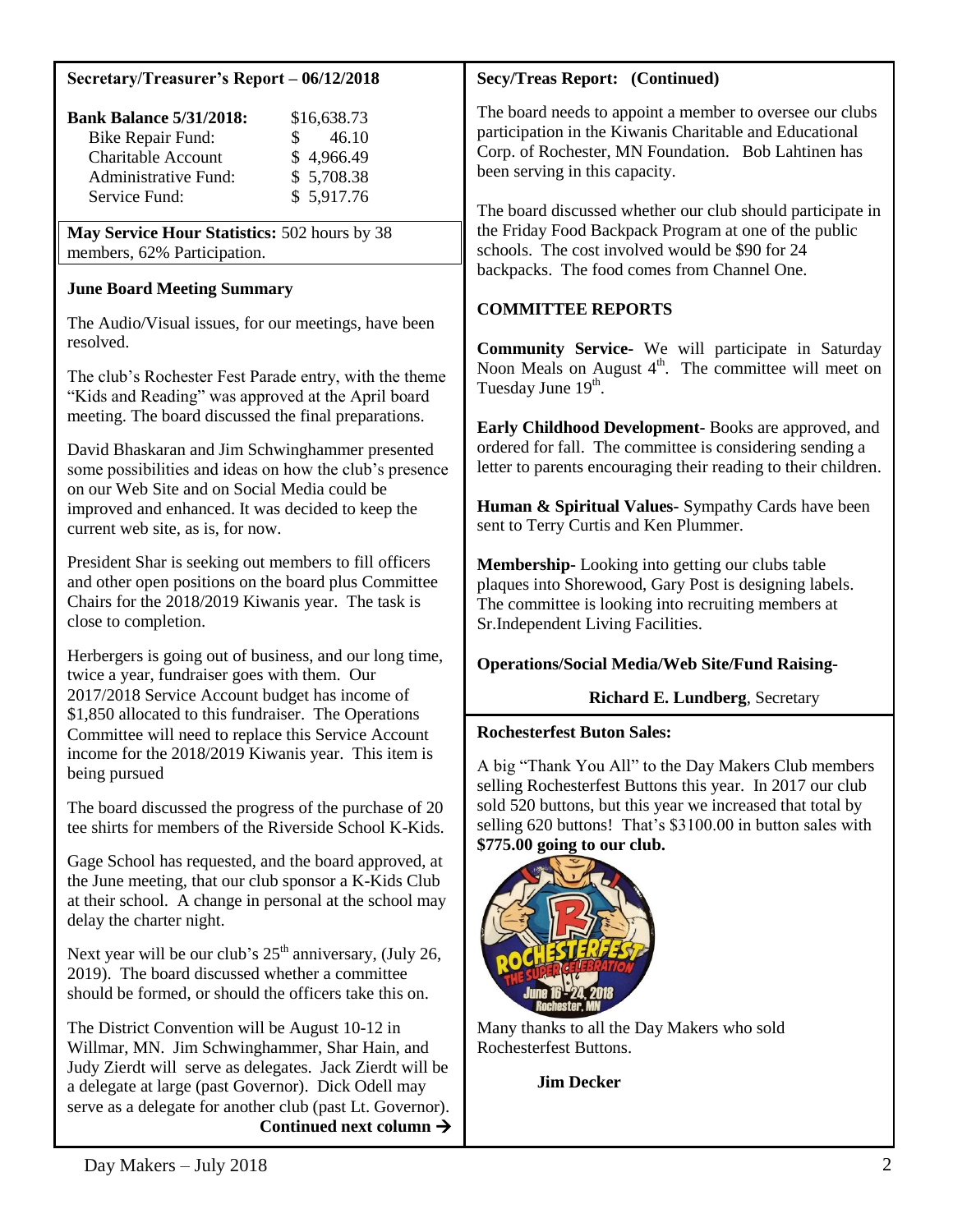## **Kiwanis Rochesterfest Parade Float:**

The Day Makers, Sunrisers and Roch Downtown Kiwanis clubs joined together to sponsor a Rochesterfest Kiwanis Float Unit in the city parade.

The 4-part Kiwanis unit consisted of:

- Lt Gov Randy Schmidt with K-Kids and Key Club members in beautiful convertible
- Pickup truck with extensive Kiwanis signage on KI, Reading Programs, SLP and Oasis. Two elementary (Prairie costumed) students reading at antique school desks in pickup bed.
- Trailer Float featured Reading / Oasis Library with students and Kiwanis club members reading and waving, etc.
- Walkers Kiwanians and SLP Advisors walking and distributing Rochester Kiwanis Clubs Membership Business Cards.









I think we accomplished our objectives:

- Community awareness of our SLP and Reading programs
- Community Service organization
- Kiwanis Brand Awareness
- [MNKidsNeedKiwanis@gmail.com](mailto:MNKidsNeedKiwanis@gmail.com)
- Kiwanis Membership business cards
- Kiwanis is fun for both SLP and KI members  $-$  Join Us.

Of course, Kiwanis is so much more than these 6 objectives but we could not "boil the ocean" in a one hour parade and our Reading Programs rock.

All our magnetic signage and membership business cards are available to other SE MN Kiwanis Clubs to borrow or copy. See our web site for a complete collection of Rochesterfest Kiwanis event photos at: <http://www.kiwanisrochester.org/RochfestParade18.htm>

Lt Gov Randy Schmidt and I will be monitoring the Membership Business Card email account and will handle inquiries and/or forward requests to the appropriate Kiwanis Club.

Now we wait and see if the Rochester Community took our message to heart and will respond to the opportunity to help our Rochester Kiwanis Clubs "serve ….one child and one community at a time."

Again, many thanks to the Rochester Kiwanis Clubs for their assistance and financial support for the float, signage and especially for the SLP members and our adult Kiwanian walkers.

**Dick Odell**

#### **Kiwanis Defining Statement:**

**Kiwanis is a global organization of volunteers dedicated to improving the world one child and one community at a time.**



 $Day \text{Makers} - July 2018$  3